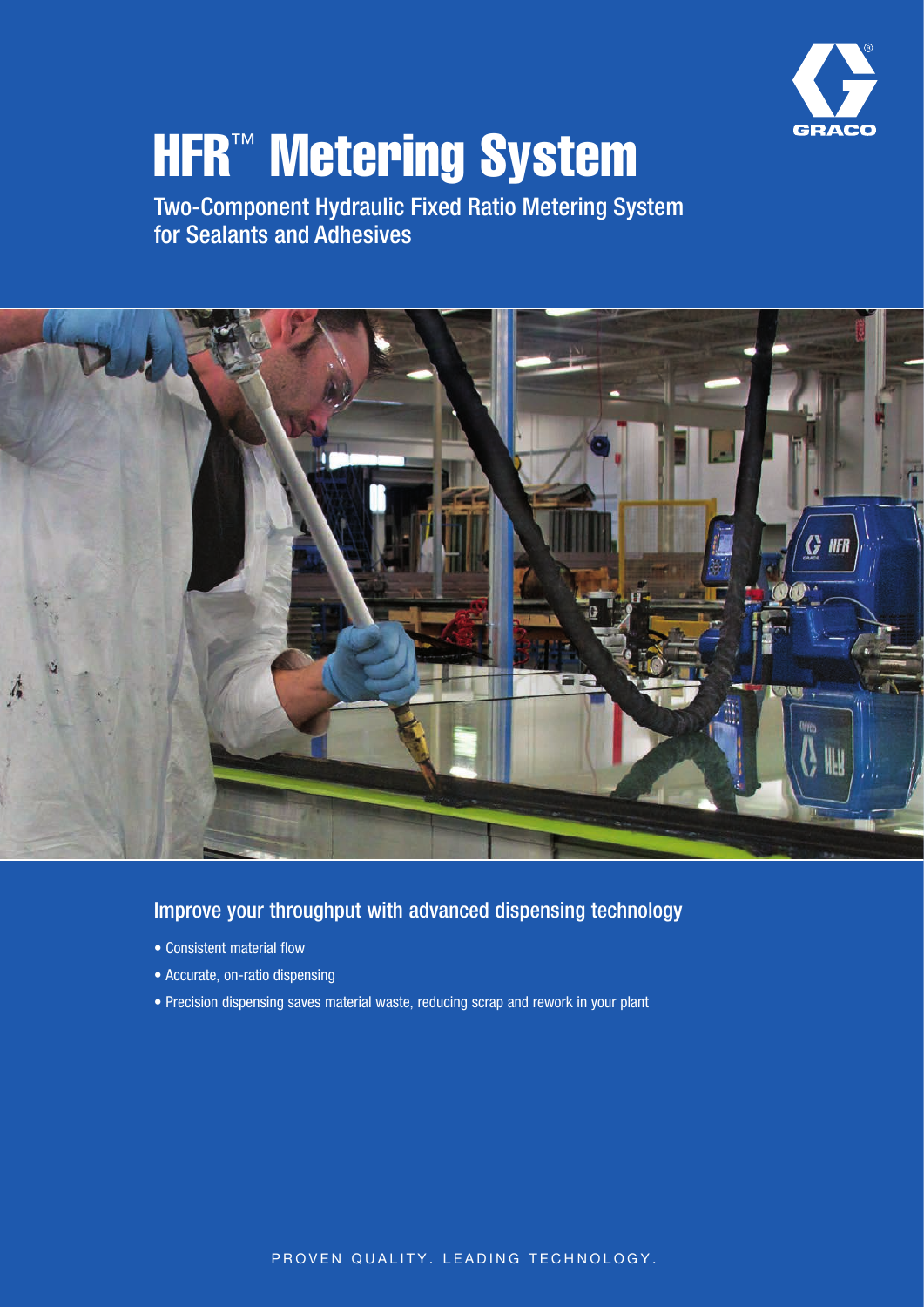Advanced dispensing that improves your output

## The rules have changed *Materials*

The Graco HFR™ Metering System is a meter, mix and dispense system that processes multiple sealant and adhesive materials – from elastomers to epoxies. Its modular design, combined with Graco technologies and precision dispensing capabilities give you a system that is advanced and reliable, yet affordable.

## Accurate, on-ratio dispense means less waste, more profits

This hydraulic, fixed ratio metering system consistently achieves accurate ratios and volumes. As the system dispenses material, it automatically fine-tunes and adjusts material flows and pressures to achieve a consistent bead. As a result, you waste less material, reducing scrap and rework.

## More technology for less capital investment

The Graco HFR offers advanced technology and functionality – at a lower price than basic shot meters or gear pumps. A low initial investment allows you to participate in industries where it may not have been possible before.

## You benefit from a lower total cost of ownership

The system's horizontal pumps can be rebuilt at your facility, eliminating costly rebuilds and the need for backup pumps. Less downtime, reduced maintenance costs, and lower parts inventory mean more profits for your company.



- Urethanes
- Polysulfides
- Epoxies
- Acrylics
- Methyl Methacrylate Adhesive (MMA)
- Silicones
- Filled and unfilled materials

## *Applications*

- Batch processing
- Potting
- Encapsulating
- Vacuum infusion
- Automated bead applications
- Pultrusion

## *Industries*

- Insulated glass
- Medical
- Solar
- Transportation
- Flexible packaging
- Composites
- General assembly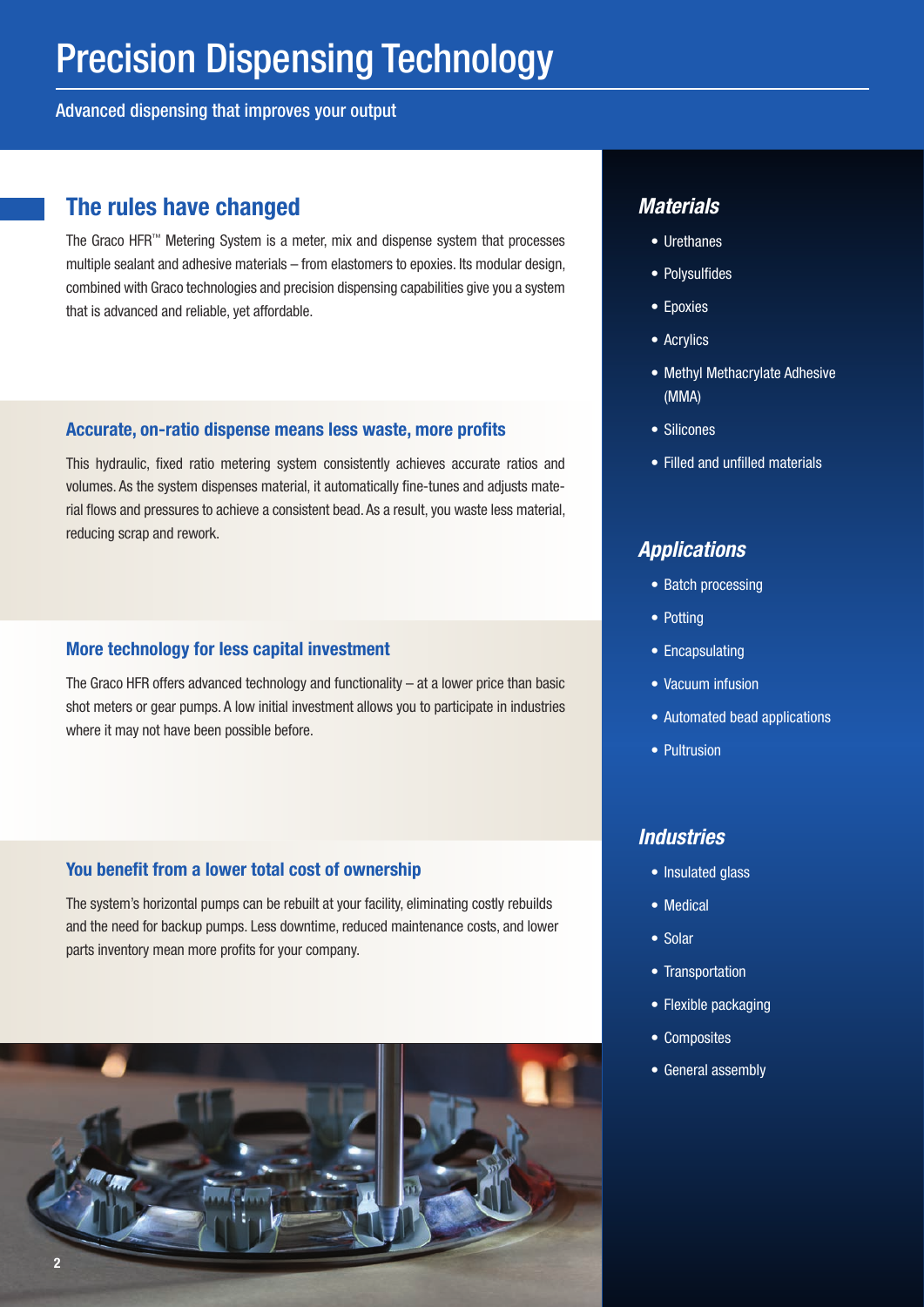Easy set-up, material monitoring capabilities and advanced dispensing technology

## Modular design gives you exactly what you need

A modular design gives you the freedom and flexibility to configure the components that are essential for your specific application requirements – no more, no less. Standard configured equipment can be delivered to your door much faster than a custom solution. Plus it's easier to use and service than custom equipment because you use standard parts. And with Graco's established global distribution network, service is there when you need it.

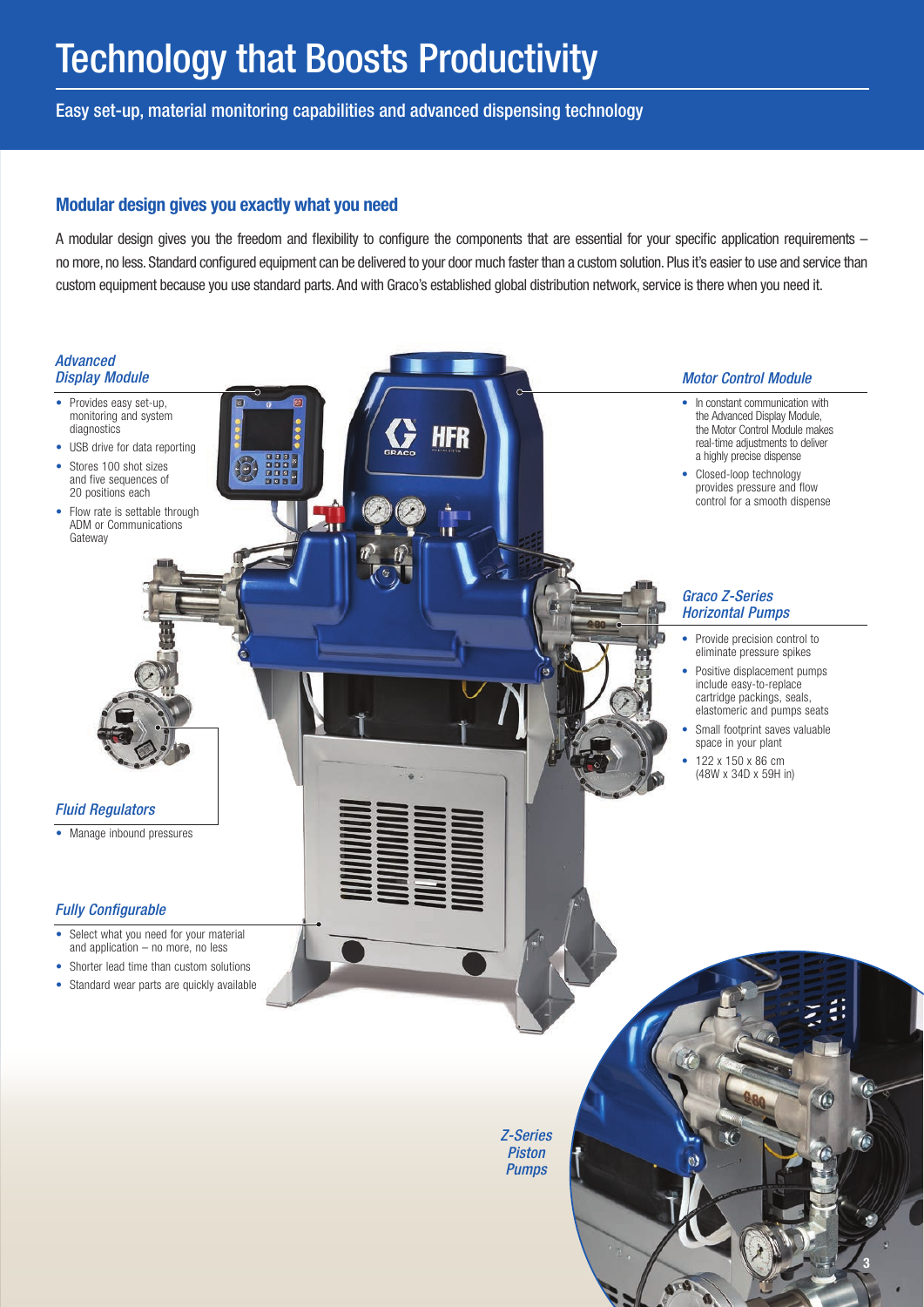# Selecting the Right System

## Ordering Information



### $\left( \begin{matrix} 1 \end{matrix} \right)$ Metering Systems

## Graco HFR Metering System for Sealants and Adhesives (without feed pumps)

All systems include proportioner, fluid regulator kit, material hoses, MD2 Valve (255179) with orifice blocks.

|               |                    |              |            | Flow Rate* |             | <b>Z</b> Pumps<br>(cc) |            |
|---------------|--------------------|--------------|------------|------------|-------------|------------------------|------------|
|               |                    |              |            | (cc/sec)   | A           | B                      |            |
| Part No.      | <b>Description</b> | <b>Ratio</b> | <b>Min</b> | <b>Max</b> | <b>Side</b> | <b>Side</b>            | Power**    |
| HFRS69        | No supply pumps    | 1:1          | 1.0        | 6.7        | 10          | 10                     | 230V, 1-ph |
| HFRS73        |                    | 2:1          | 3.0        | 20.0       | 40          | 20                     | 230V, 1-ph |
| HFRS77        |                    | 4:1          | 2.5        | 16.7       | 40          | 10                     | 230V, 1-ph |
| HFRS81        |                    | 5.33:1       | 4.8        | 31.7       | 80          | 15                     | 230V, 1-ph |
| HFRS85        |                    | 6:1          | 3.5        | 23.3       | 60          | 10                     | 230V, 1-ph |
| HFRS89        |                    | 10:1         | 5.5        | 36.7       | 100         | 10                     | 230V, 1-ph |
| <b>HFRSA1</b> |                    | 1:1          | 4.0        | 26.7       | 40          | 40                     | 230V, 1-ph |
| HFRS70        |                    | 1:1          | 1.0        | 6.7        | 10          | 10                     | 400V, 3-ph |
| HFRS74        |                    | 2:1          | 3.0        | 20.0       | 40          | 20                     | 400V, 3-ph |
| HFRS78        |                    | 4:1          | 2.5        | 16.7       | 40          | 10                     | 400V, 3-ph |
| HFRS82        |                    | 5.33:1       | 4.8        | 31.7       | 80          | 15                     | 400V, 3-ph |
| HFRS86        |                    | 6:1          | 3.5        | 23.3       | 60          | 10                     | 400V, 3-ph |
| HFRS90        |                    | 10:1         | 5.5        | 36.7       | 100         | 10                     | 400V, 3-ph |
| HFRSA2        |                    | 1:1          | 4.0        | 26.7       | 40          | 40                     | 400V, 3-ph |

## *Carbon Steel Packages Stainless Steel Packages*

|          |                    |              |            | Flow Rate* |             | <b>Z</b> Pumps<br>(cc) |            |
|----------|--------------------|--------------|------------|------------|-------------|------------------------|------------|
|          |                    |              |            | (cc/sec)   | A           | B                      |            |
| Part No. | <b>Description</b> | <b>Ratio</b> | <b>Min</b> | <b>Max</b> | <b>Side</b> | <b>Side</b>            | Power**    |
| HFRS71   | No supply pumps    | 1:1          | 1.0        | 6.7        | 10          | 10                     | 230V, 1-ph |
| HFRS75   |                    | 2:1          | 3.0        | 20.0       | 40          | 20                     | 230V, 1-ph |
| HFRS79   |                    | 4:1          | 2.5        | 16.7       | 40          | 10                     | 230V, 1-ph |
| HFRS83   |                    | 5.33:1       | 4.8        | 31.7       | 80          | 15                     | 230V, 1-ph |
| HFRS87   |                    | 6:1          | 3.5        | 23.3       | 60          | 10                     | 230V, 1-ph |
| HFRS91   |                    | 10:1         | 5.5        | 36.7       | 100         | 10                     | 230V, 1-ph |
| HFRSA3   |                    | 1:1          | 4.0        | 26.7       | 40          | 40                     | 230V, 1-ph |
| HFRS72   |                    | 1:1          | 1.0        | 6.7        | 10          | 10                     | 400V, 3-ph |
| HFRS76   |                    | 2:1          | 3.0        | 20.0       | 40          | 20                     | 400V, 3-ph |
| HFRS80   |                    | 4:1          | 2.5        | 16.7       | 40          | 10                     | 400V, 3-ph |
| HFRS84   |                    | 5.33:1       | 4.8        | 31.7       | 80          | 15                     | 400V, 3-ph |
| HFRS88   |                    | 6:1          | 3.5        | 23.3       | 60          | 10                     | 400V, 3-ph |
| HFRS92   |                    | 10:1         | 5.5        | 36.7       | 100         | 10                     | 400V, 3-ph |
| HFRSA4   |                    | 1:1          | 4.0        | 26.7       | 40          | 40                     | 400V, 3-ph |

\*Maximum flow rate is an estimate and will vary depending on material viscosity and applicator/static mixer. Max cycle rate is 20 CPM \*\* All the 230V -1ph are not CE-marked. All the 400V-3ph are CE-marked.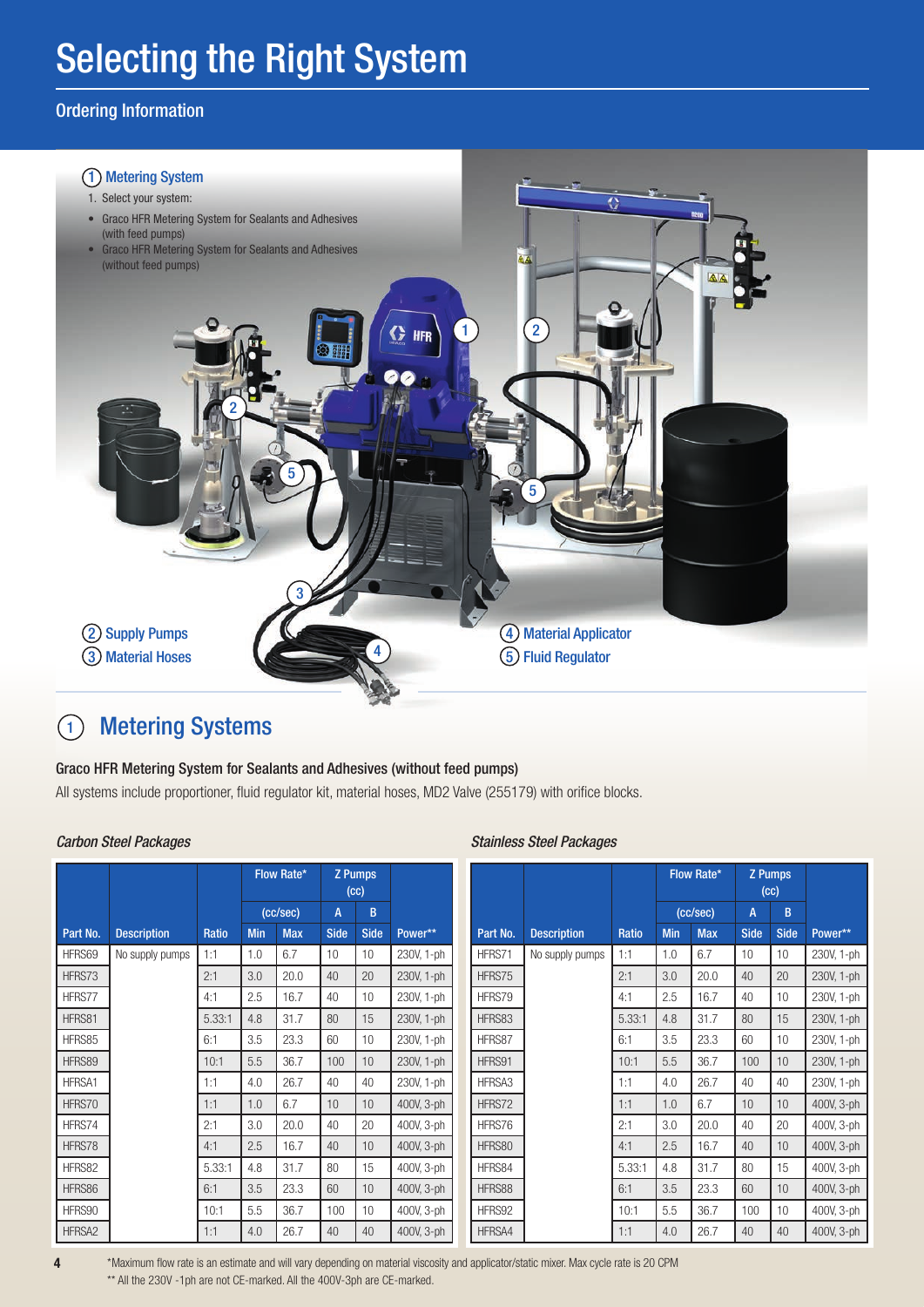#### $\left( 1\right)$ Metering Systems

## Graco HFR Metering System for Sealants and Adhesives (with feed pumps)

All systems include proportioner, supply pumps, supply hoses, fluid regulator kit, material hoses, MD2 Valve (255179) with orifice blocks.

|          |                    |        |            | Flow Rate* |                | <b>Z</b> Pumps |            |
|----------|--------------------|--------|------------|------------|----------------|----------------|------------|
|          |                    |        |            |            |                | (cc)           |            |
|          |                    |        |            | (cc/sec)   | $\overline{A}$ | B              |            |
| Part No. | <b>Description</b> | Ratio  | <b>Min</b> | <b>Max</b> | <b>Side</b>    | <b>Side</b>    | Power**    |
| HFRS01   | Supply: 55/55      | 1:1    | 1.0        | 6.7        | 10             | 10             | 230V, 1-ph |
| HFRS02   | Supply: 5/5        | 1:1    | 1.0        | 6.7        | 10             | 10             | 230V, 1-ph |
| HFRS09   | Supply: 55/55      | 4:1    | 2.5        | 16.7       | 40             | 10             | 230V, 1-ph |
| HFRS10   | Supply: 55/5       | 4:1    | 2.5        | 16.7       | 40             | 10             | 230V, 1-ph |
| HFRS11   | Supply: 5/5        | 4:1    | 2.5        | 16.7       | 40             | 10             | 230V, 1-ph |
| HFRS21   | Supply: 55/55      | 5.33:1 | 4.8        | 31.7       | 80             | 15             | 230V, 1-ph |
| HFRS22   | Supply: 55/5       | 5.33:1 | 4.8        | 31.7       | 80             | 15             | 230V, 1-ph |
| HFRS23   | Supply: 5/5        | 5.33:1 | 4.8        | 31.7       | 80             | 15             | 230V, 1-ph |
| HFRS33   | Supply: 55/55      | 6:1    | 3.5        | 23.3       | 60             | 10             | 230V, 1-ph |
| HFRS34   | Supply: 55/5       | 6:1    | 3.5        | 23.3       | 60             | 10             | 230V, 1-ph |
| HFRS35   | Supply: 5/5        | 6:1    | 3.5        | 23.3       | 60             | 10             | 230V, 1-ph |
| HFRS45   | Supply: 55/55      | 10:1   | 5.5        | 36.7       | 100            | 10             | 230V, 1-ph |
| HFRS46   | Supply: 55/5       | 10:1   | 5.5        | 36.7       | 100            | 10             | 230V, 1-ph |
| HFRS47   | Supply: 5/5        | 10:1   | 5.5        | 36.7       | 100            | 10             | 230V, 1-ph |
| HFRS57   | Supply: 55/55      | 2:1    | 3.0        | 20.0       | 40             | 20             | 230V, 1-ph |
| HFRS58   | Supply: 55/5       | 2:1    | 3.0        | 20.0       | 40             | 20             | 230V, 1-ph |
| HFRS59   | Supply: 5/5        | 2:1    | 3.0        | 20.0       | 40             | 20             | 230V, 1-ph |
| HFRS93   | Supply: 55/55      | 1:1    | 4.0        | 26.7       | 40             | 40             | 230V, 1-ph |
| HFRS94   | Supply: 5/5        | 1:1    | 4.0        | 26.7       | 40             | 40             | 230V, 1-ph |
| HFRS03   | Supply: 55/55      | 1:1    | 1.0        | 6.7        | 10             | 10             | 400V, 3-ph |
| HFRS04   | Supply: 5/5        | 1:1    | 1.0        | 6.7        | 10             | 10             | 400V, 3-ph |
| HFRS12   | Supply: 55/55      | 4:1    | 2.5        | 16.7       | 40             | 10             | 400V, 3-ph |
| HFRS13   | Supply: 55/5       | 4:1    | 2.5        | 16.7       | 40             | 10             | 400V, 3-ph |
| HFRS14   | Supply: 5/5        | 4:1    | 2.5        | 16.7       | 40             | 10             | 400V, 3-ph |
| HFRS24   | Supply: 55/55      | 5.33:1 | 4.8        | 31.7       | 80             | 15             | 400V, 3-ph |
| HFRS25   | Supply: 55/5       | 5.33:1 | 4.8        | 31.7       | 80             | 15             | 400V, 3-ph |
| HFRS26   | Supply: 5/5        | 5.33:1 | 4.8        | 31.7       | 80             | 15             | 400V, 3-ph |
| HFRS36   | Supply: 55/55      | 6:1    | 3.5        | 23.3       | 60             | 10             | 400V, 3-ph |
| HFRS37   | Supply: 55/5       | 6:1    | 3.5        | 23.3       | 60             | 10             | 400V, 3-ph |
| HFRS38   | Supply: 5/5        | 6:1    | 3.5        | 23.3       | 60             | 10             | 400V, 3-ph |
| HFRS48   | Supply: 55/55      | 10:1   | 5.5        | 36.7       | 100            | 10             | 400V, 3-ph |
| HFRS49   | Supply: 55/5       | 10:1   | 5.5        | 36.7       | 100            | 10             | 400V, 3-ph |
| HFRS50   | Supply: 5/5        | 10:1   | 5.5        | 36.7       | 100            | 10             | 400V, 3-ph |
| HFRS60   | Supply: 55/55      | 2:1    | 3.0        | 20.0       | 40             | 20             | 400V, 3-ph |
| HFRS61   | Supply: 55/5       | 2:1    | 3.0        | 20.0       | 40             | 20             | 400V, 3-ph |
| HFRS62   | Supply: 5/5        | 2:1    | 3.0        | 20.0       | 40             | 20             | 400V, 3-ph |
| HFRS95   | Supply: 55/55      | 1:1    | 4.0        | 26.7       | 40             | 40             | 400V, 3-ph |
| HFRS96   | Supply: 5/5        | 1:1    | 4.0        | 26.7       | 40             | 40             | 400V, 3-ph |

## *Carbon Steel Packages Stainless Steel Packages*

|          |                    |              |            | Flow Rate* | <b>Z</b> Pumps |             |            |
|----------|--------------------|--------------|------------|------------|----------------|-------------|------------|
|          |                    |              |            |            | (cc)           |             |            |
|          |                    |              |            | (cc/sec)   | $\overline{A}$ | B           |            |
| Part No. | <b>Description</b> | <b>Ratio</b> | <b>Min</b> | <b>Max</b> | <b>Side</b>    | <b>Side</b> | Power**    |
| HFRS05   | Supply: 55/55      | 1:1          | 1.0        | 6.7        | 10             | 10          | 230V, 1-ph |
| HFRS06   | Supply: 5/5        | 1:1          | 1.0        | 6.7        | 10             | 10          | 230V, 1-ph |
| HFRS15   | Supply: 55/55      | 4:1          | 2.5        | 16.7       | 40             | 10          | 230V, 1-ph |
| HFRS16   | Supply: 55/5       | 4:1          | 2.5        | 16.7       | 40             | 10          | 230V, 1-ph |
| HFRS17   | Supply: 5/5        | 4:1          | 2.5        | 16.7       | 40             | 10          | 230V, 1-ph |
| HFRS27   | Supply: 55/55      | 5.33:1       | 4.8        | 31.7       | 80             | 15          | 230V, 1-ph |
| HFRS28   | Supply: 55/5       | 5.33:1       | 4.8        | 31.7       | 80             | 15          | 230V, 1-ph |
| HFRS29   | Supply: 5/5        | 5.33:1       | 4.8        | 31.7       | 80             | 15          | 230V, 1-ph |
| HFRS39   | Supply: 55/55      | 6:1          | 3.5        | 23.3       | 60             | 10          | 230V, 1-ph |
| HFRS40   | Supply: 55/5       | 6:1          | 3.5        | 23.3       | 60             | 10          | 230V, 1-ph |
| HFRS41   | Supply: 5/5        | 6:1          | 3.5        | 23.3       | 60             | 10          | 230V, 1-ph |
| HFRS51   | Supply: 55/55      | 10:1         | 5.5        | 36.7       | 100            | 10          | 230V, 1-ph |
| HFRS52   | Supply: 55/5       | 10:1         | 5.5        | 36.7       | 100            | 10          | 230V, 1-ph |
| HFRS53   | Supply: 5/5        | 10:1         | 5.5        | 36.7       | 100            | 10          | 230V, 1-ph |
| HFRS63   | Supply: 55/55      | 2:1          | 3.0        | 20.0       | 40             | 20          | 230V, 1-ph |
| HFRS64   | Supply: 55/5       | 2:1          | 3.0        | 20.0       | 40             | 20          | 230V, 1-ph |
| HFRS65   | Supply: 5/5        | 2:1          | 3.0        | 20.0       | 40             | 20          | 230V, 1-ph |
| HFRS97   | Supply: 55/55      | 1:1          | 4.0        | 26.7       | 40             | 40          | 230V, 1-ph |
| HFRS98   | Supply: 5/5        | 1:1          | 4.0        | 26.7       | 40             | 40          | 230V, 1-ph |
| HFRS07   | Supply: 55/55      | 1:1          | 1.0        | 6.7        | 10             | 10          | 400V, 3-ph |
| HFRS08   | Supply: 5/5        | 1:1          | 1.0        | 6.7        | 10             | 10          | 400V, 3-ph |
| HFRS18   | Supply: 55/55      | 4:1          | 2.5        | 16.7       | 40             | 10          | 400V, 3-ph |
| HFRS19   | Supply: 55/5       | 4:1          | 2.5        | 16.7       | 40             | 10          | 400V, 3-ph |
| HFRS20   | Supply: 5/5        | 4:1          | 2.5        | 16.7       | 40             | 10          | 400V, 3-ph |
| HFRS30   | Supply: 55/55      | 5.33:1       | 4.8        | 31.7       | 80             | 15          | 400V, 3-ph |
| HFRS31   | Supply: 55/5       | 5.33:1       | 4.8        | 31.7       | 80             | 15          | 400V, 3-ph |
| HFRS32   | Supply: 5/5        | 5.33:1       | 4.8        | 31.7       | 80             | 15          | 400V, 3-ph |
| HFRS42   | Supply: 55/55      | 6:1          | 3.5        | 23.3       | 60             | 10          | 400V, 3-ph |
| HFRS43   | Supply: 55/5       | 6:1          | $3.5\,$    | 23.3       | 60             | 10          | 400V, 3-ph |
| HFRS44   | Supply: 5/5        | 6:1          | 3.5        | 23.3       | 60             | 10          | 400V, 3-ph |
| HFRS54   | Supply: 55/55      | 10:1         | 5.5        | 36.7       | 100            | 10          | 400V, 3-ph |
| HFRS55   | Supply: 55/5       | 10:1         | 5.5        | 36.7       | 100            | 10          | 400V, 3-ph |
| HFRS56   | Supply: 5/5        | 10:1         | 5.5        | 36.7       | 100            | 10          | 400V, 3-ph |
| HFRS66   | Supply: 55/55      | 2:1          | 3.0        | 20.0       | 40             | 20          | 400V, 3-ph |
| HFRS67   | Supply: 55/5       | 2:1          | 3.0        | 20.0       | 40             | 20          | 400V, 3-ph |
| HFRS68   | Supply: 5/5        | 2:1          | 3.0        | 20.0       | 40             | 20          | 400V, 3-ph |
| HFRS99   | Supply: 55/55      | 1:1          | 4.0        | 26.7       | 40             | 40          | 400V, 3-ph |
| HFRSA0   | Supply: 5/5        | 1:1          | 4.0        | 26.7       | 40             | 40          | 400V, 3-ph |

\*Maximum flow rate is an estimate and will vary depending on material viscosity and applicator/static mixer. Max cycle rate is 20 CPM

\*\* All the 230V -1ph are not CE-marked. All the 400V-3ph are CE-marked.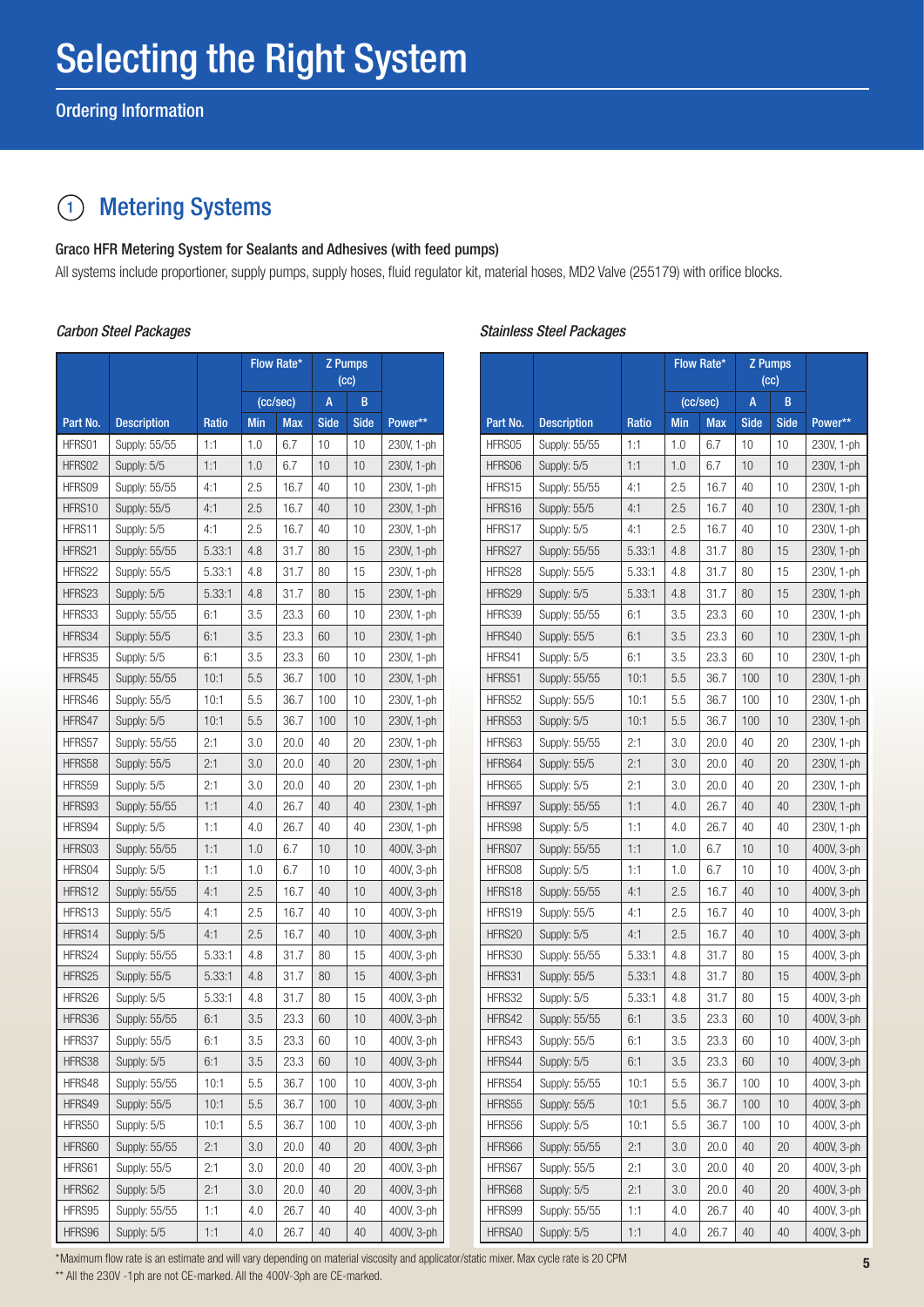## Ordering Information

#### $\left( 2\right)$ Supply Pumps

Supply pumps are included with some models.

| D200 Supply System, CS, (200 I /55 gal), 20:1<br>D200 Supply System, SST, (200 I /55 gal), 20:1 |
|-------------------------------------------------------------------------------------------------|
|                                                                                                 |
|                                                                                                 |
|                                                                                                 |
|                                                                                                 |
|                                                                                                 |

#### $\mathbf{3}$ **Hoses**

Hoses are included in base part number.

| 24M100 | Hose kit, 12.7 mm x 3 m (1/2 in x 10 ft), CS, B  |
|--------|--------------------------------------------------|
| 24M103 | Hose kit, 12.7 mm x 3 m (1/2 in x 10 ft), SST, B |
| 24M105 | Hose kit, 12.7 mm x 3 m (1/2 in x 10 ft), CS, A  |
| 24M107 | Hose kit, 6.3 mm x 3 m (1/4 in x 10 ft), CS, A   |
| 24M108 | Hose kit, 12.7 mm x 3 m (1/2 in x 10 ft), SST, A |
| 24M109 | Hose kit, 6.3 mm x 3 m (1/4 in x 10 ft), SST, A  |
| 24M110 | Hose kit, 4.8 mm x 3 m (3/16 in x 10 ft), SST, A |
|        |                                                  |

#### $(5)$ Fluid Regulator Kits

Set of two regulators included in base part number.

| 24M132 | Fluid regulator kit (includes one 961635) CS  |
|--------|-----------------------------------------------|
| 24M133 | Fluid regulator kit (includes one C58318) SST |

#### $(6)$ **Accessories**

| 24M154 | <b>HFR ISO lubricator kit</b>                   |
|--------|-------------------------------------------------|
| 24M225 | Coupled hose, 180L, 34 ID, M, F                 |
| 24M226 | Tandem crossover kit, 20:1, 200 I (55 gal), CS  |
| 24M227 | Tandem crossover kit, 20:1, 200 I (55 gal), SST |
| 24M228 | Tandem crossover kit, 20:1, 20 I (5 gal), CS    |
| 24M229 | Tandem crossover kit, 20:1, 20 I (5 gal), SST   |
|        |                                                 |

CS = Carbon Steel SST = Stainless Steel

#### $4$ Applicators

| 255179 | 1:1 soft seat, adjustable snuff-back (included) |
|--------|-------------------------------------------------|
| 24E250 | Orifice kit (included)                          |

## Graco MD2 Dispense Valve

| 255180 | 1:1 hard seat, non-adjustable snuff-back |
|--------|------------------------------------------|
| 255181 | 10:1 soft seat, adjustable snuff-back    |
| 255182 | 10:1 hard seat, adjustable snuff-back    |

| 255208 | MD2 Electric switch handle |
|--------|----------------------------|
| 123660 | <b>Extension cable</b>     |

### Nose piece accessories for MD2 Valve

| 15K652        | 1:1 Nightcap (included)           |
|---------------|-----------------------------------|
| <b>15V628</b> | 10:1 Nightcap                     |
| 255247        | 1:1 Ratio check nozzle (included) |
| 256794        | 10:1 Ratio check nozzle           |
| 258687        | Wide ratio nozzle kit             |
| 256793        | Assembly tool                     |
| 15K688        | 7/8-9 Retaining nut (included)    |

## Mixers and shrouds for MD2 Valve

60/0111/50 Mixer 1/2 in x 24 60/0116/50 Mixer 1/2 in x 30 60/0117/50 Mixer 1/2 in x 36 16T001 Shroud 1/2 in x 24 16T002 Shroud 1/2 in x 30 16T003 Shroud 1/2 in x 36







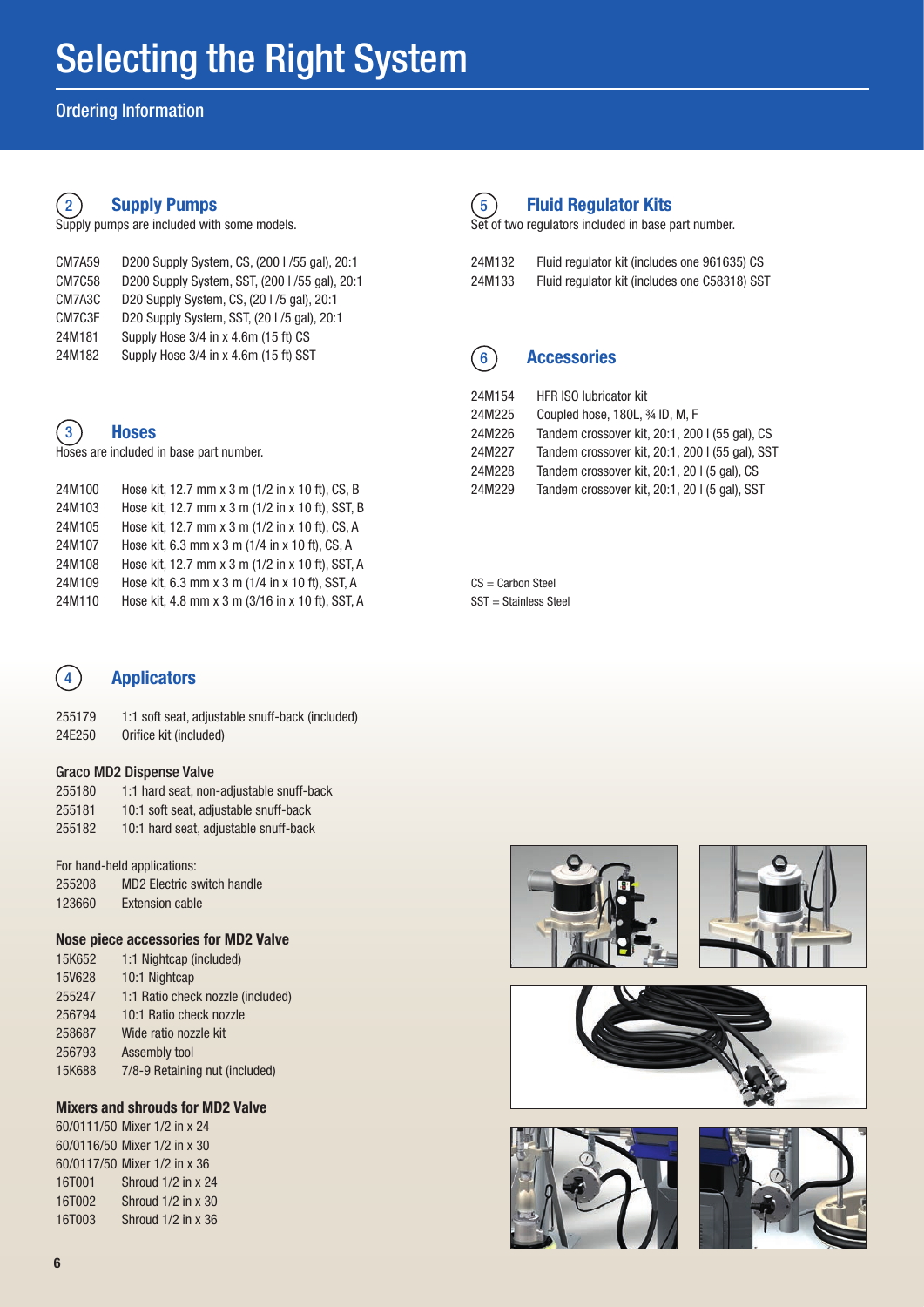# Technology that Boosts Productivity

Easy set-up, material monitoring capabilities and advanced dispensing technology

## Intuitive, easy to use controls

The Advanced Display Module provides:

- Programmable shot sizes and sequencing up to 100 different shot sizes and five sequences of 20 positions each
- Easy configuration of integrated temperature controls
- Immediate access to error/event history
- Material usage and pump cycle counter

## Communications interface for easy data downloads

- USB lets you download process data and error/event logs onto a flash drive for further analysis
- Allows you to archive valuable setup parameters

## Improved process performance

Material dispensing reaches a new level of precision due to proprietary algorithms and adaptive technology. The Graco Metering System uses advanced controls to monitor the system and control the dispensing and material conditioning processes.The system is capable of producing either a constant pressure material output or a constant flow rate material output.





- For accurate two-component dispensing
- Designed with fewer parts
- Easy to clean, minimizes maintenance time and costs
- Complete modular design adapts to different installation needs
- No unique tools needed
- Handles a range of materials
- Lever-actuated dispense valve or manual dispense gun options available